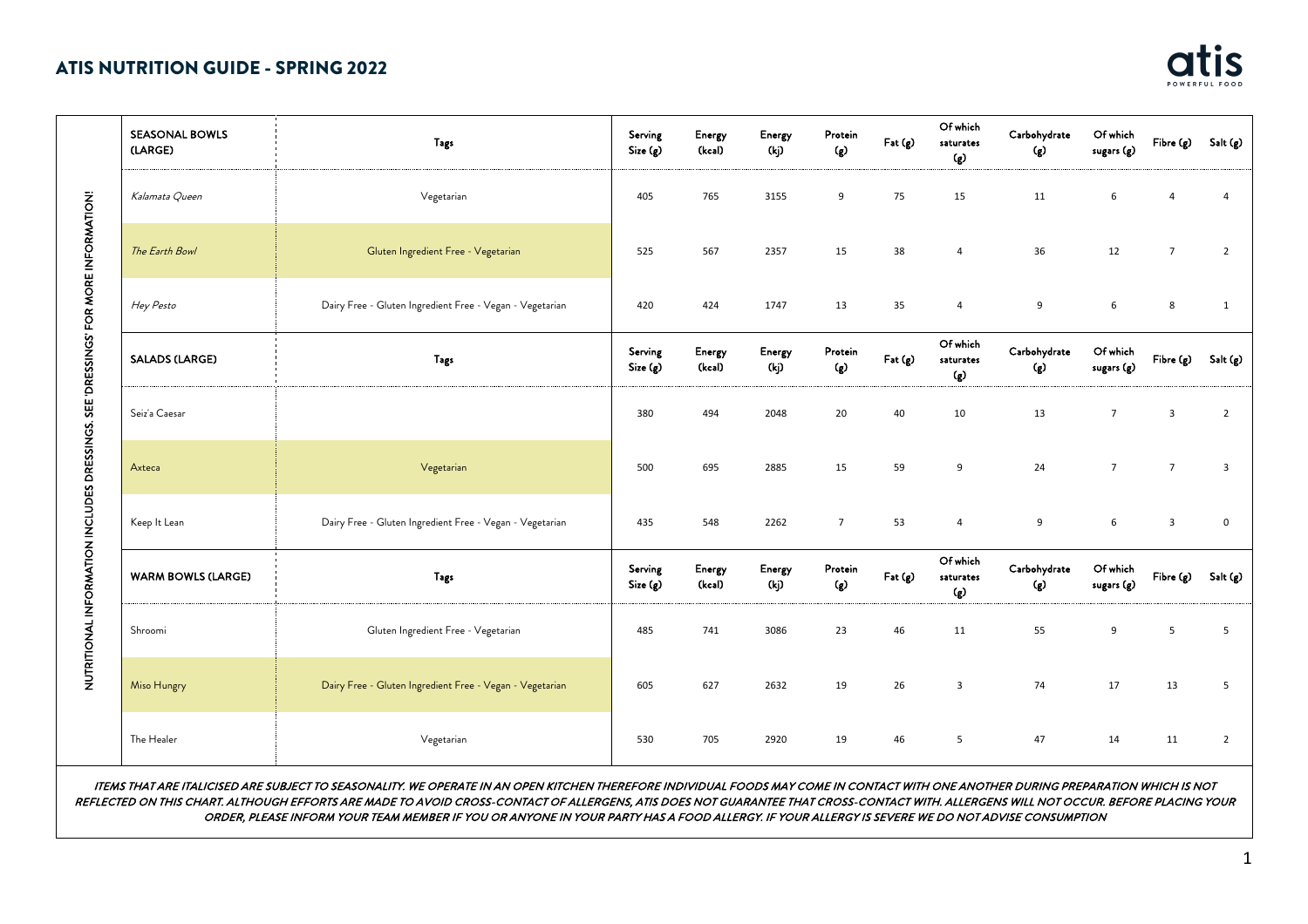

|                                                                                   | <b>SEASONAL BOWLS</b><br>(REGULAR) | <b>Tags</b>                                              | Serving<br>Size (g) | Energy<br>(kcal) | Energy (kj) | Protein (g)     | Fat (g) | Of which<br>saturates (g) | Carbohydrate<br>$\left( g\right)$ | Of which<br>sugars (g) | Fibre (g)      | Salt (g)       |
|-----------------------------------------------------------------------------------|------------------------------------|----------------------------------------------------------|---------------------|------------------|-------------|-----------------|---------|---------------------------|-----------------------------------|------------------------|----------------|----------------|
|                                                                                   | Kalamata Queen*                    | Vegetarian                                               | 345                 | 555              | 2287        | 9               | 52      | 11                        | 10                                | 5                      | 3              | 4              |
|                                                                                   | The Earth Bowl*                    | Vegetarian - Gluten Ingredient Free                      | 435                 | 409              | 1705        | 11              | 26      | 3                         | 30                                | 11                     | $\overline{7}$ | $\overline{2}$ |
|                                                                                   | Hey Pesto*                         | Dairy Free - Gluten Ingredient Free - Vegan - Vegetarian | 360                 | 349              | 1444        | 11              | 28      | 3                         | 8                                 | 6                      | 8              | 1              |
| NUTRITIONAL INFORMATION INCLUDES DRESSINGS. SEE 'DRESSINGS' FOR MORE INFORMATION! | <b>SALADS (REGULAR)</b>            | Tags                                                     | Serving<br>Size (g) | Energy<br>(kcal) | Energy (kj) | Protein (g)     | Fat(g)  | Of which<br>saturates (g) | Carbohydrate<br>(g)               | Of which<br>sugars (g) | Fibre (g)      | Salt (g)       |
|                                                                                   | Seiz'a Caesar                      |                                                          | 310                 | 403              | 1671        | 19              | 31      | 10                        | 11                                | 6                      | 3              | $\overline{2}$ |
|                                                                                   | Azteca                             | Vegetarian                                               | 430                 | 533              | 2215        | 14              | 41      | $\overline{7}$            | 23                                | 6                      | $\overline{7}$ | $\overline{2}$ |
|                                                                                   | Keep It Lean                       | Dairy Free - Gluten Ingredient Free - Vegan - Vegetarian | 375                 | 383              | 1583        | $7\overline{ }$ | 36      | 3                         | $\overline{7}$                    | 5                      | $\mathbf{3}$   | 0              |
|                                                                                   | <b>WARM BOWLS (REGULAR)</b>        | Tags                                                     | Serving<br>Size (g) | Energy<br>(kcal) | Energy (kj) | Protein (g)     | Fat(g)  | Of which<br>saturates (g) | Carbohydrate<br>(g)               | Of which<br>sugars (g) | Fibre (g)      | Salt (g)       |
|                                                                                   | Shroomi                            | Gluten Ingredient Free - Vegetarian                      | 395                 | 529              | 2204        | 16              | 33      | 8                         | 39                                | 6                      |                |                |
|                                                                                   | Miso Hungry                        | Dairy Free - Gluten Ingredient Free - Vegan - Vegetarian | 605                 | 566              | 2373        | 17              | 23      | 3                         | 66                                | 16                     | 12             |                |
|                                                                                   | The Healer                         | Vegetarian                                               | 470                 | 573              | 2388        | 16              | 35      | 4                         | 42                                | 13                     | 10             | $\overline{2}$ |
|                                                                                   |                                    |                                                          |                     |                  |             |                 |         |                           |                                   |                        |                |                |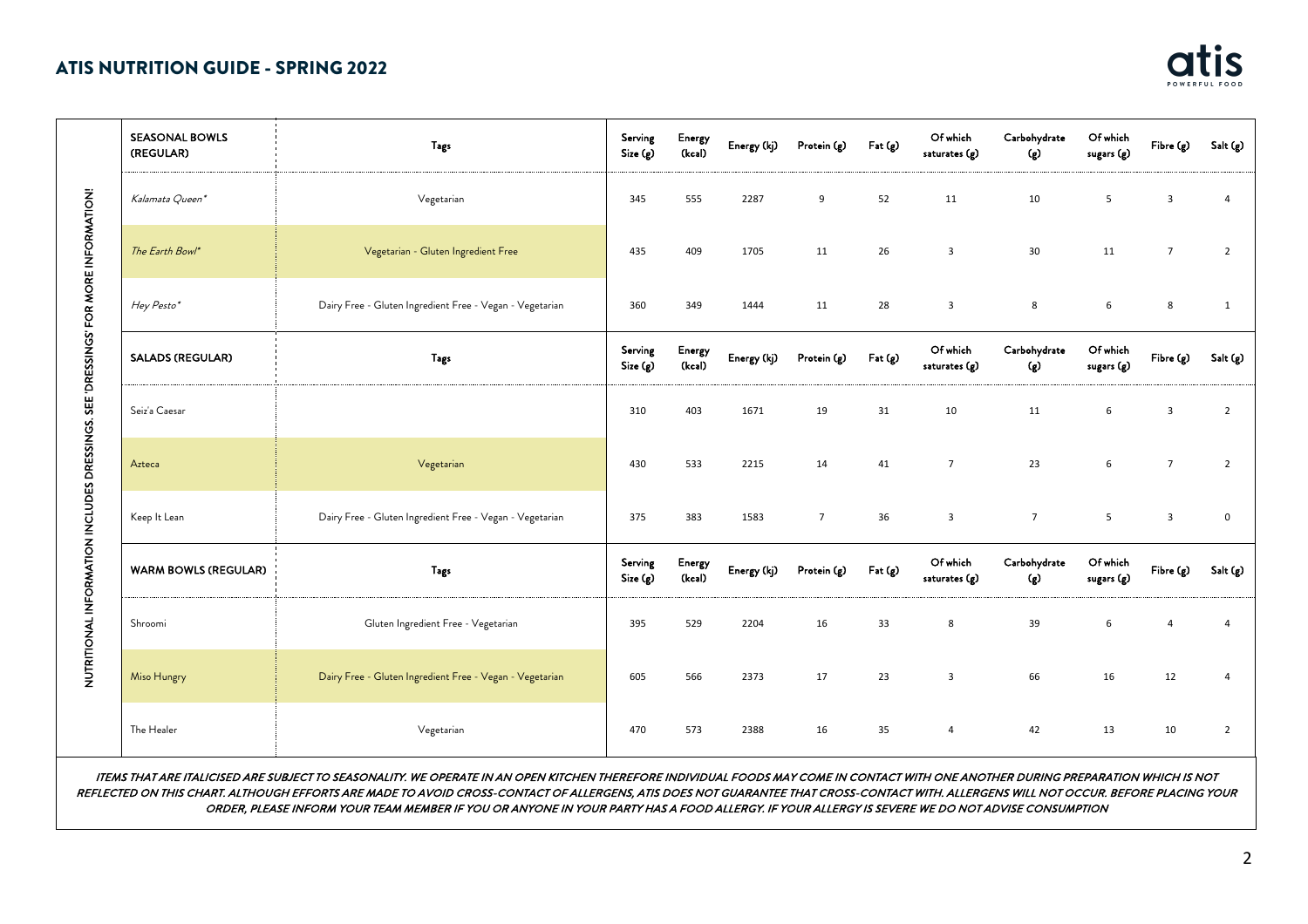

| <b>SIDE POTS</b>               | Tags                                                     | <b>Serving Size</b><br>(၉) | Energy (kcal) Energy (kj) |      | Protein (g)    | $\mathsf{Fat}\left( \mathsf{g}\right)$ | Of which<br>saturates (g) | Carbohydrate (g) | Of which<br>sugars (g) | Fibre (g) | Salt (g)       |
|--------------------------------|----------------------------------------------------------|----------------------------|---------------------------|------|----------------|----------------------------------------|---------------------------|------------------|------------------------|-----------|----------------|
| <b>Blackened Chicken Thigh</b> | Dairy Free - Gluten Ingredient Free                      | 225                        | 400                       | 1670 | 51             | 22                                     | 5                         | $\mathbf 0$      | $\mathbf 0$            |           |                |
| Buffalo Chicken                | Gluten Ingredient Free                                   | 200                        | 412                       | 1720 | 46             | 26                                     | 6                         | $\circ$          | $\circ$                | $\circ$   |                |
| Gochujang Organic Tempeh       | Dairy Free - Gluten Ingredient Free - Vegan - Vegetarian | 290                        | 400                       | 1674 | 30             | 18                                     | 2                         | 18               | $\circ$                | $\circ$   |                |
| Pesto Pot*                     | Vegetarian - Gluten Ingredient Free                      | 200                        | 300                       | 1252 | 8              | 19                                     | 6                         | 24               | 13                     |           |                |
| Rainbow Slaw Pot*              | Dairy Free - Gluten Ingredient Free - Vegan - Vegetarian | 200                        | 56                        | 236  | $\overline{2}$ | $\mathsf{O}$                           | $\mathbf 0$               | 9                | 8                      |           |                |
| Tahini Cauli Pot*              | Vegetarian - Gluten Ingredient Free                      | 210                        | 374                       | 1548 | 10             | 26                                     | $\overline{\mathbf{3}}$   | 20               | 5                      | 8         | $\overline{2}$ |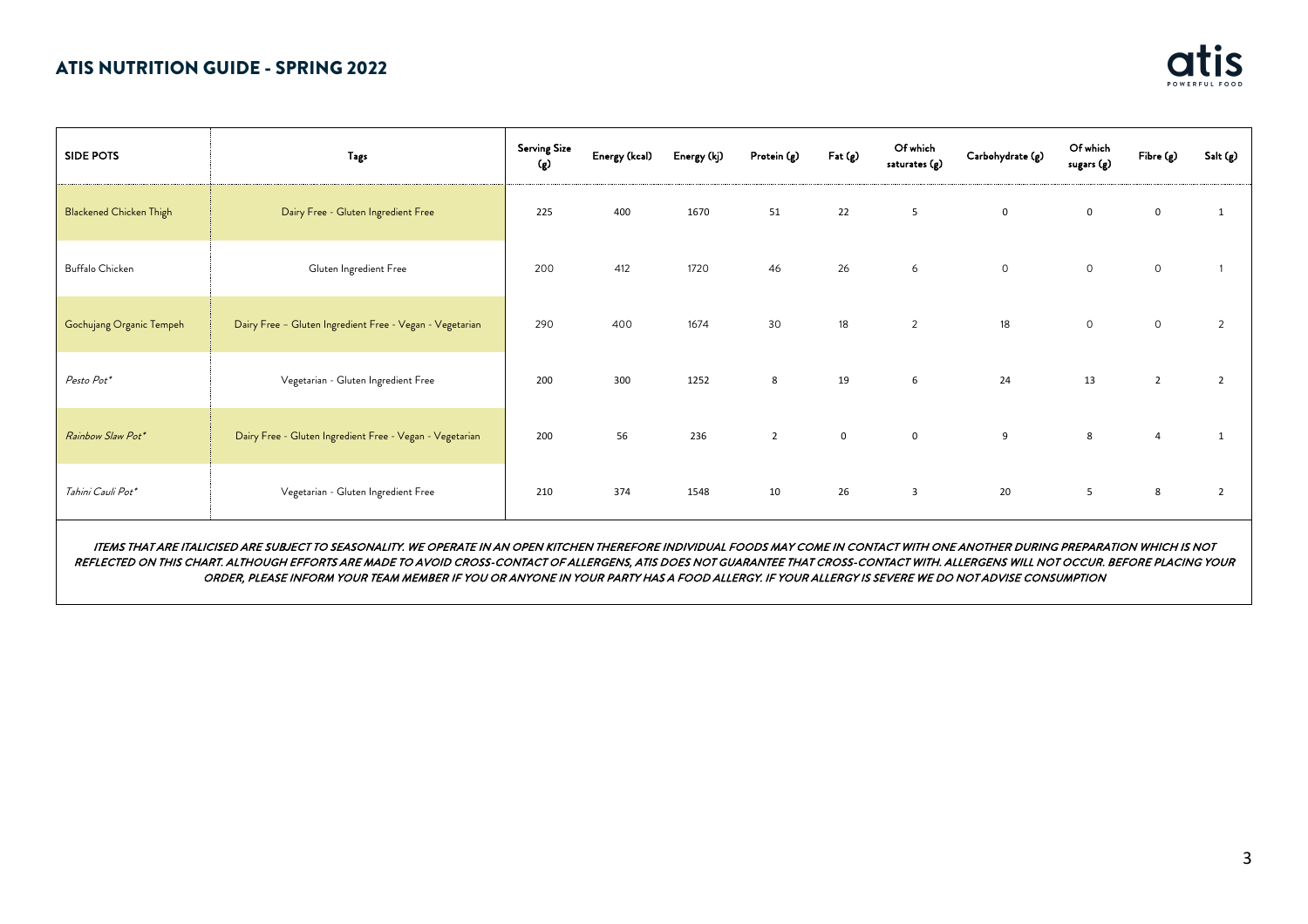

| <b>SEASONAL INGREDIENTS</b>                 | Tags                                                     | Serving Size (g) | Energy (kcal) | Energy (kj) | Protein (g)    | Fat(g)         | Of which<br>saturates (g) | Carbohydrate<br>(၉) | Of which<br>sugars (g) | Fibre<br>(g)   | Salt (g)       |
|---------------------------------------------|----------------------------------------------------------|------------------|---------------|-------------|----------------|----------------|---------------------------|---------------------|------------------------|----------------|----------------|
| Artichoke Hearts*                           | Dairy Free - Gluten Ingredient Free - Vegan - Vegetarian | 50               | 62            | 255         | 1              | 6              | 1                         | 1                   | $\Omega$               | $\mathbf{1}$   | $\mathbf 0$    |
| Crispy Za'atar Cauliflower*                 | Dairy Free - Gluten Ingredient Free - Vegan - Vegetarian | 55               | 40            | 166         | $\mathbf{1}$   | $\overline{2}$ | $\mathsf 0$               | $\overline{2}$      | $\overline{2}$         | $\mathbf{1}$   | 0              |
| Garden Herb Quinoa*                         | Dairy Free - Gluten Ingredient Free - Vegan - Vegetarian | 100              | 103           | 432         | 5              | $\overline{2}$ | $\mathsf{O}$              | 16                  | $\overline{2}$         | $\overline{2}$ | 0              |
| Green Raw Slaw*                             | Dairy Free - Gluten Ingredient Free - Vegan - Vegetarian | 55               | 26            | 107         | $\mathbf 0$    | $\mathbf{1}$   | $\mathsf{O}$              | $\overline{2}$      | $\overline{2}$         | $\overline{2}$ | $\mathbf 0$    |
| Grilled Portobello + Chestnut<br>Mushrooms* | Dairy Free - Gluten Ingredient Free - Vegan - Vegetarian | 100              | 46            | 191         | 2              | $\overline{4}$ | $\overline{1}$            |                     | $\overline{1}$         | $\overline{1}$ | $\circ$        |
| House Grains*                               | Dairy Free - Vegan - Vegetarian                          | 100              | 181           | 760         | 6              | $\overline{a}$ | $\mathsf{O}$              | 28                  | $\mathbf{1}$           | $\overline{4}$ | 0              |
| Kalamata Olives*                            | Dairy Free - Gluten Ingredient Free - Vegan - Vegetarian | 50               | 134           | 549         | 1              | 14             | $\overline{2}$            | 1                   | $\mathbf 0$            | $\overline{2}$ | $\overline{2}$ |
| Lemon Orregano Dressing*                    | Dairy Free - Gluten Ingredient Free - Vegan - Vegetarian | 50               | 348           | 1429        | 1              | 38             | 5                         | 1                   | $\mathbf{1}$           | 0              | $\mathbf{1}$   |
| Miso Red Cabbage*                           | Dairy Free - Gluten Ingredient Free - Vegan - Vegetarian | 100              | 97            | 403         | $\overline{3}$ | 5              | $\mathbf{1}$              | 8                   | 5                      | $\overline{3}$ | $\overline{2}$ |
| Pea + Edamame Medley*                       | Dairy Free - Gluten Ingredient Free - Vegan - Vegetarian | 50               | 71            | 294         | $\overline{7}$ | 3              | $\mathbf{1}$              | $\overline{2}$      | $\overline{2}$         | $\overline{4}$ | 0              |
| Pumpkin Seed Pesto Dressing*                | Dairy Free - Gluten Ingredient Free - Vegan - Vegetarian | 50               | 119           | 490         | $\overline{2}$ | 12             | $\overline{2}$            | $\overline{2}$      | $\mathbf{1}$           | $\mathsf 0$    | 0              |
| Red Raw Slaw*                               | Dairy Free - Gluten Ingredient Free - Vegan - Vegetarian | 55               | 15            | 66          | $\mathbf 0$    | $\mathbf 0$    | $\mathbf 0$               | $\overline{3}$      | $\overline{3}$         | $\mathbf{1}$   | 0              |
| Roasted Squash + Sweet Potato*              | Dairy Free - Gluten Ingredient Free - Vegan - Vegetarian | 100              | 112           | 472         | 1              | $\overline{a}$ | $\mathsf{o}$              | 16                  | 8                      | $\mathbf{1}$   | 0              |
| Smoked Almonds*                             | Dairy Free - Gluten Ingredient Free - Vegan - Vegetarian | 25               | 195           | 807         | $\overline{7}$ | 16             | 2                         | $\overline{4}$      | $\overline{1}$         | $\circ$        |                |
| Zero-Waste Spring Greens*                   | Dairy Free - Gluten Ingredient Free - Vegan - Vegetarian | 55               | 18            | 77          | $\overline{2}$ | $\mathbf{1}$   | $\mathsf 0$               | $\overline{1}$      | $\overline{1}$         | $\mathbf 0$    | $\Omega$       |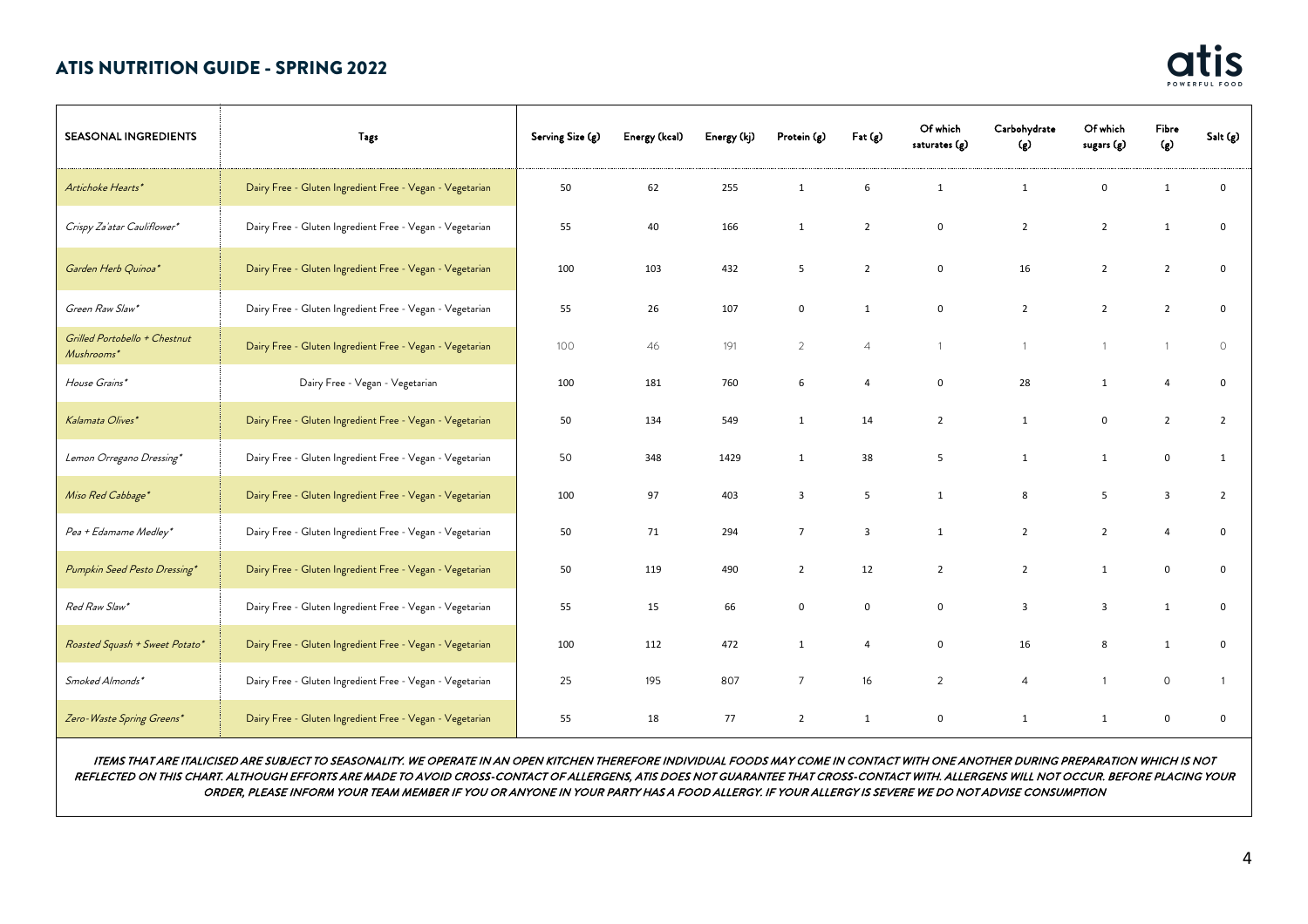

| <b>BASES</b>            | Tags                                                     | <b>Serving Size</b><br>(g) | Energy<br>(kcal) | Energy (kj) | Protein (g)         | Part(g)        | Of which<br>saturates (g) | Carbohydrate (g) | Of which<br>sugars (g) | Fibre (g)      | Salt (g)     |
|-------------------------|----------------------------------------------------------|----------------------------|------------------|-------------|---------------------|----------------|---------------------------|------------------|------------------------|----------------|--------------|
| <b>Baby Spinach</b>     | Dairy Free - Gluten Ingredient Free - Vegan - Vegetarian | 60                         | 10               | 41          | $\overline{2}$      | $\circ$        | $\circ$                   | $\circ$          | $\circ$                |                | 0            |
| Chopped Romaine         | Dairy Free - Gluten Ingredient Free - Vegan - Vegetarian | 50                         | $\overline{7}$   | 29          | $\mathbf{1}$        | $\circ$        | $\circ$                   | $\mathbf{1}$     | $\overline{1}$         |                | 0            |
| <b>Shredded Kale</b>    | Dairy Free - Gluten Ingredient Free - Vegan - Vegetarian | 60                         | 20               | 84          | $\overline{2}$      |                | $\circ$                   |                  |                        | $\circ$        | 0            |
| Short-Grain Brown Rice  | Dairy Free - Gluten Ingredient Free - Vegan - Vegetarian | 100                        | 143              | 608         | 5                   | $\overline{2}$ | $\circ$                   | 28               | $\mathsf{O}\xspace$    | $\overline{2}$ |              |
| <b>INGREDIENTS</b>      | Tags                                                     | <b>Serving Size</b><br>(g) | Energy<br>(kcal) | Energy (kj) | Protein (g)         | Part(g)        | Of which<br>saturates (g) | Carbohydrate (g) | Of which<br>sugars (g) | Fibre (g)      | Salt (g)     |
| <b>Black Eyed Beans</b> | Dairy Free - Gluten Ingredient Free - Vegan - Vegetarian | 50                         | 58               | 247         | $\overline{4}$      | $\circ$        | $\circ$                   | 10               |                        | $\bigcap$      | $\circ$      |
| Charred Corn            | Dairy Free - Gluten Ingredient Free - Vegan - Vegetarian | 50                         | 39               | 165         | 1                   |                | $\circlearrowright$       | $\overline{7}$   | $\overline{4}$         | $\overline{2}$ | $\circ$      |
| <b>Cherry Tomatoes</b>  | Dairy Free - Gluten Ingredient Free - Vegan - Vegetarian | 50                         | 11               | 47          |                     | $\circ$        | $\circ$                   | $\overline{2}$   | 2                      |                | 0            |
| Cucumber                | Dairy Free - Gluten Ingredient Free - Vegan - Vegetarian | 45                         | 6                | 27          | $\circlearrowright$ | $\circ$        | $\circ$                   |                  |                        | $\Omega$       | $\circ$      |
| <b>Pickled Ginger</b>   | Dairy Free - Gluten Ingredient Free - Vegan - Vegetarian | 5                          | $\overline{4}$   | 18          | $\circ$             | $\circ$        | $\circ$                   |                  |                        | $\circ$        | 0            |
| Pickled Red Onion       | Dairy Free - Gluten Ingredient Free - Vegan - Vegetarian | 20                         | $\overline{7}$   | 28          | $\circlearrowright$ | $\circ$        | $\circ$                   |                  |                        | $\Omega$       | 0            |
| Steamed Broccoli        | Dairy Free - Gluten Ingredient Free - Vegan - Vegetarian | 55                         | 24               | 99          | $\overline{2}$      | 0              | $\mathbf 0$               | $\overline{2}$   | 1                      | $\overline{2}$ | 0            |
| Tahini Chickpeas        | Dairy Free - Gluten Ingredient Free - Vegan - Vegetarian | 50                         | 96               | 398         | $\overline{4}$      | 5              | $\mathbf{1}$              | 8                | $\mathbf 0$            | 3              | $\mathbf{1}$ |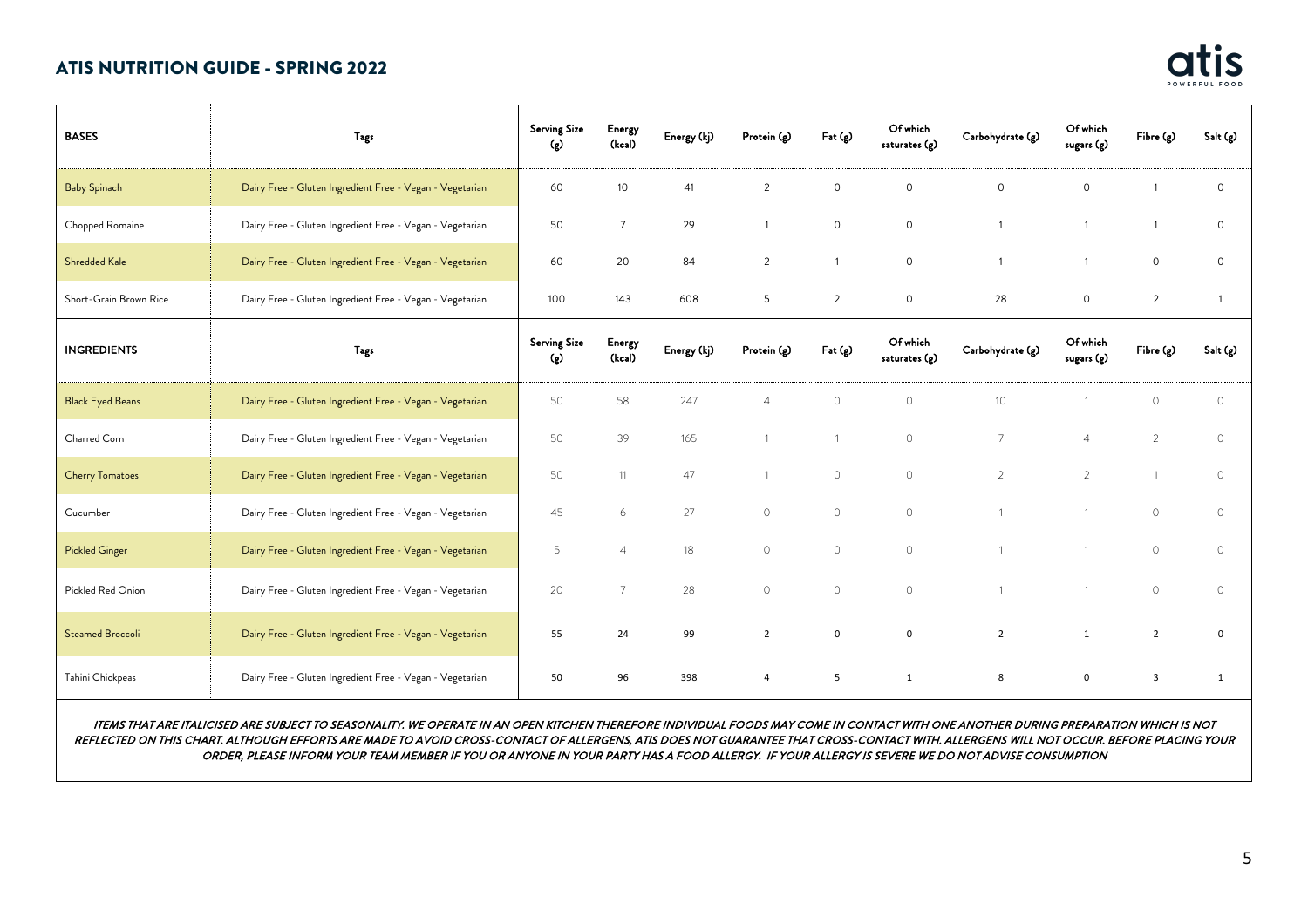

| <b>COLD PREMIUMS</b>           | <b>Tags</b>                                              | <b>Serving Size</b><br>(၉) | Energy (kcal) | Energy (kj) | Protein (g)    | $extbf{F}$ at (g) | Of which<br>saturates (g) | Carbohydrate (g) | Of which<br>sugars (g) | Fibre (g)           | Salt (g) |
|--------------------------------|----------------------------------------------------------|----------------------------|---------------|-------------|----------------|-------------------|---------------------------|------------------|------------------------|---------------------|----------|
| Avocado                        | Dairy Free - Gluten Ingredient Free - Vegan - Vegetarian | 80                         | 146           | 604         |                | 15                | $\overline{4}$            |                  | $\circ$                | 3                   | $\Omega$ |
| Crumbled Feta                  | Gluten Ingredient Free - Vegetarian                      | 35                         | 88            | 363         | 6              | $\overline{7}$    | 5                         | $\overline{1}$   |                        | $\circ$             |          |
| House Hummus                   | Dairy Free - Gluten Ingredient Free - Vegan - Vegetarian | 40                         | 86            | 358         | $\mathbf{3}$   | 6                 | $\mathbf{1}$              | 6                | $\circ$                | $\circ$             |          |
| Parmesan Shavings              | Gluten Ingredient Free - Vegetarian                      | 40                         | 48            | 200         | $\overline{4}$ | $\overline{4}$    | $\overline{2}$            | $\circ$          | $\circ$                | $\circ$             | $\Omega$ |
| Soft Boiled Egg                | Dairy Free - Gluten Ingredient Free - Vegetarian         | 50                         | 66            | 274         | 6              | 5                 | $\mathbf{1}$              | $\mathsf{O}$     | $\mathbf 0$            | 0                   | $\Omega$ |
| <b>HOT PREMIUMS</b>            | <b>Tags</b>                                              | <b>Serving Size</b><br>(၉) | Energy (kcal) | Energy (kj) | Protein (g)    | Fat (g)           | Of which<br>saturates (g) | Carbohydrate (g) | Of which<br>sugars (g) | Fibre (g)           | Salt (g) |
| <b>Blackened Chicken Thigh</b> | Dairy Free - Gluten Ingredient Free                      | 90                         | 200           | 835         | 25             | 11                | $\overline{2}$            | 0                | 0                      | $\mathbf 0$         |          |
| Gochujang Organic Tempeh       | Dairy Free - Gluten Ingredient Free - Vegan - Vegetarian | 120                        | 210           | 880         | 21             | 8                 | $\overline{2}$            | 10               | $\overline{4}$         |                     |          |
| Golden Chicken Breast*         | Dairy Free - Gluten Ingredient Free                      | 90                         | 195           | 786         | 23             | 12                | $\overline{2}$            | $\circ$          | $\circ$                | $\circlearrowright$ |          |